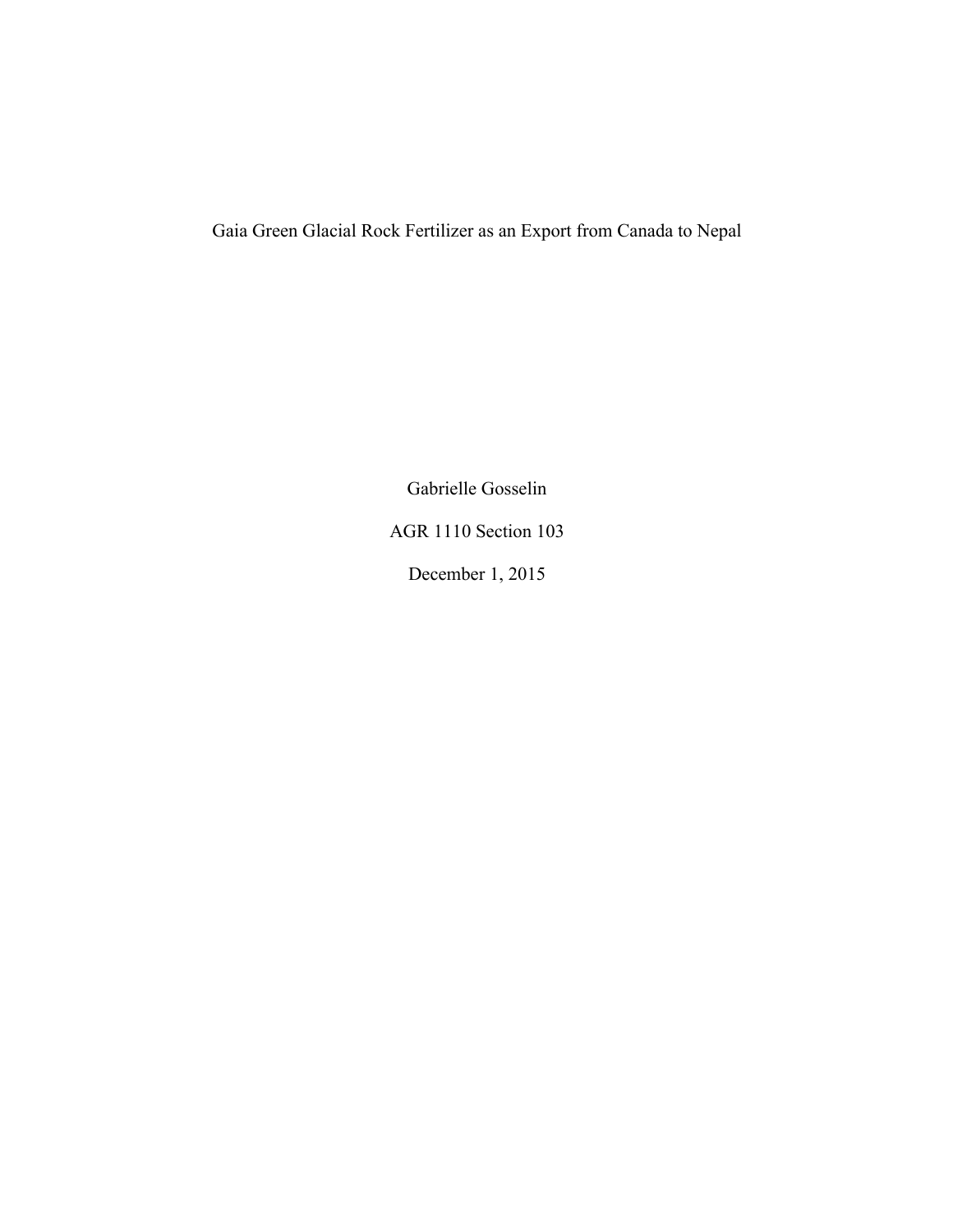## Abstract

Exporting a Canadian fertilizer, Gaia Green Glacial Rock Dust will have many benefits for the Nepalese people. The weak soil structure will be rejuvenated by the high mineral content in the fertilizer. This will begin the slow process of rebuilding the topsoil (humus) and will promote crop growth. This results in crops yielding more food each season, feeding the hungry Nepal families. Exporting Gaia Green from Canada will grow a Canadian company, creating more jobs without causing competition for work in Nepal. Further research should be done to find a way in which Nepalese people can harvest their own fertilizers using the rocks native to them and the machinery necessary to do that. Doing this would be the most efficient way at providing them with cheaper fertilizer in more abundant amounts, while opening a new market and jobs for the people.

# Part I:

Fertilizer is an important component of farming crops, with the growing popularity of modern agriculture, fertilizer consumption in Nepal has been increasing over the years (Shrestha, 2010). Fertilizers provide soil with necessary nutrients that they lack.

Soils naturally contain many nutrients like nitrogen, phosphorous, calcium, and potassium. These nutrients allow plants to grow. When soil nutrients are missing or in short supply, plants suffer from nutrient deficiency and stop growing. When the nutrient level is too low, the plant cannot function properly and produce the food necessary to feed the worlds' population (Soil Science Society of America 2015).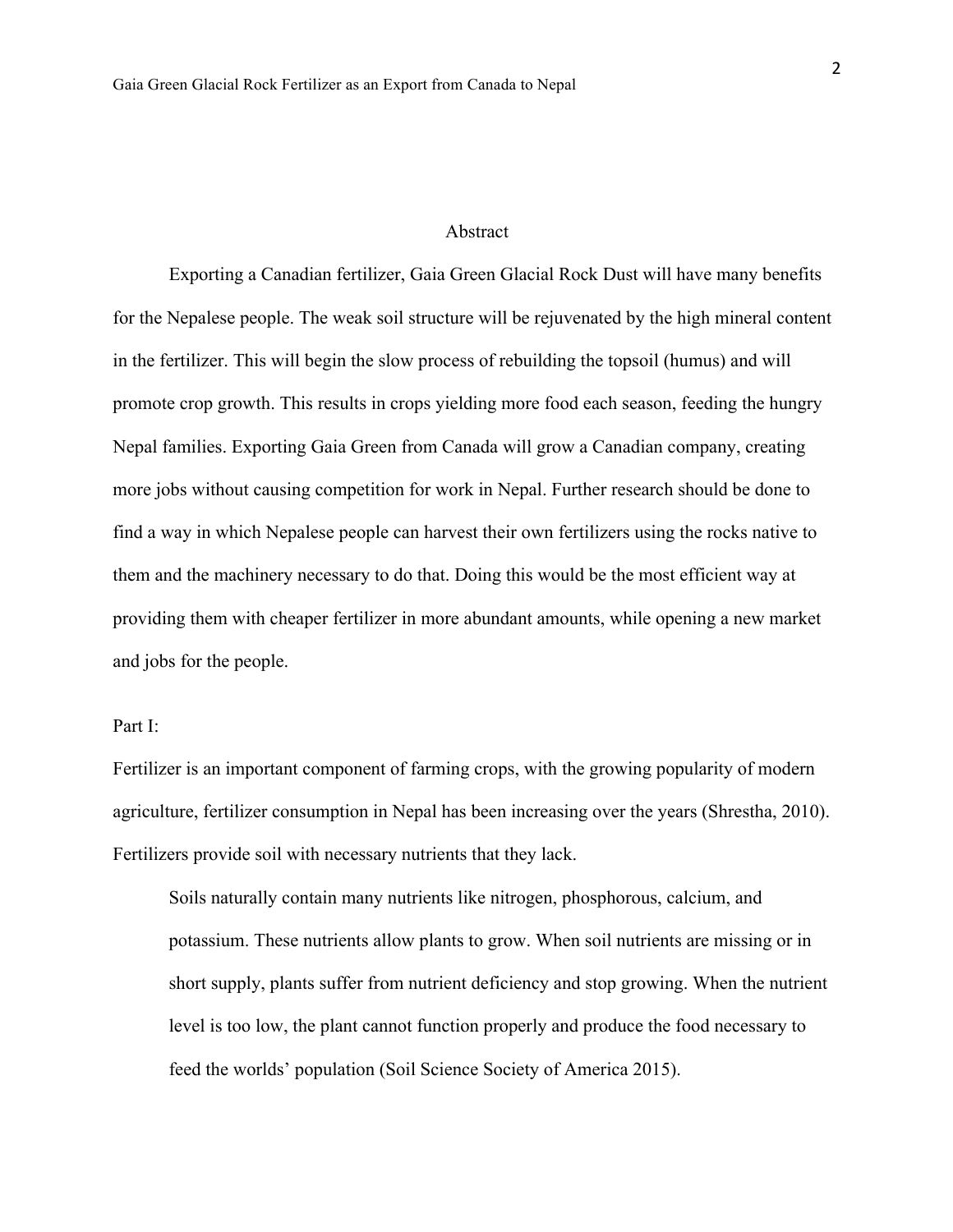In the article written by Balter (2013), he discusses that fertilizer has been used by farmers since approximately 8000 years ago, in the form of manure. Manure was spread over agriculture fields in order to provide the soil with nutrients from the dung; manure is still a fertilizing technique used in current time. Soil requires approximately 16 elements to be productive and healthy as described by McKenzie (1998) in an article about essential plant nutrients. Below is a table displaying the 16 elements. Macronutrients are describing elements that are required in large amounts while micronutrients are required in small amounts.

| Supplied from air and water |                       | <b>Supplied from soil and fertilizer sources</b> |  |
|-----------------------------|-----------------------|--------------------------------------------------|--|
|                             | <b>Macronutrients</b> | <b>Micronutrients</b>                            |  |
| $\Gamma$ Carbon $(C)$       | Nitrogen $(N)$        | $\text{Zinc} (Z)$                                |  |
| Hydrogen (H)                | Phosphorous $(P)$     | Copper (Cu)                                      |  |
| Oxygen (O)                  | Potassium $(K)$       | Iron $(Fe)$                                      |  |
|                             | Sulphur $(S)$         | Maganese (M)                                     |  |
|                             | Calcium (Ca)          | Boron (B)                                        |  |
|                             | Magnesium (Mg)        | Chlorine (Cl)                                    |  |
|                             |                       | Molybdenum (Mo)                                  |  |
|                             |                       | Cobalt (Co)                                      |  |

**Table 1: Essential Plant Nutrients**

Figure 1: (Table from McKenzie 1998)

Soil is often tested in order to see the elements which it lacks in order to find the most useful fertilizer, since fertilizers contain a unique combination of elements tailored to the specific needs of soil.

Gaia Green Glacial Rock Dust is a natural mineral product, produced over many thousands of years by piedmont glacial action as described by their website.

Piedmont glaciers are traveling glaciers which moved north to south during the last ice age. As the glacier traveled it picked up different types of rock containing a full range of natural minerals and trace elements. At the end of the ice age the glacier receded leaving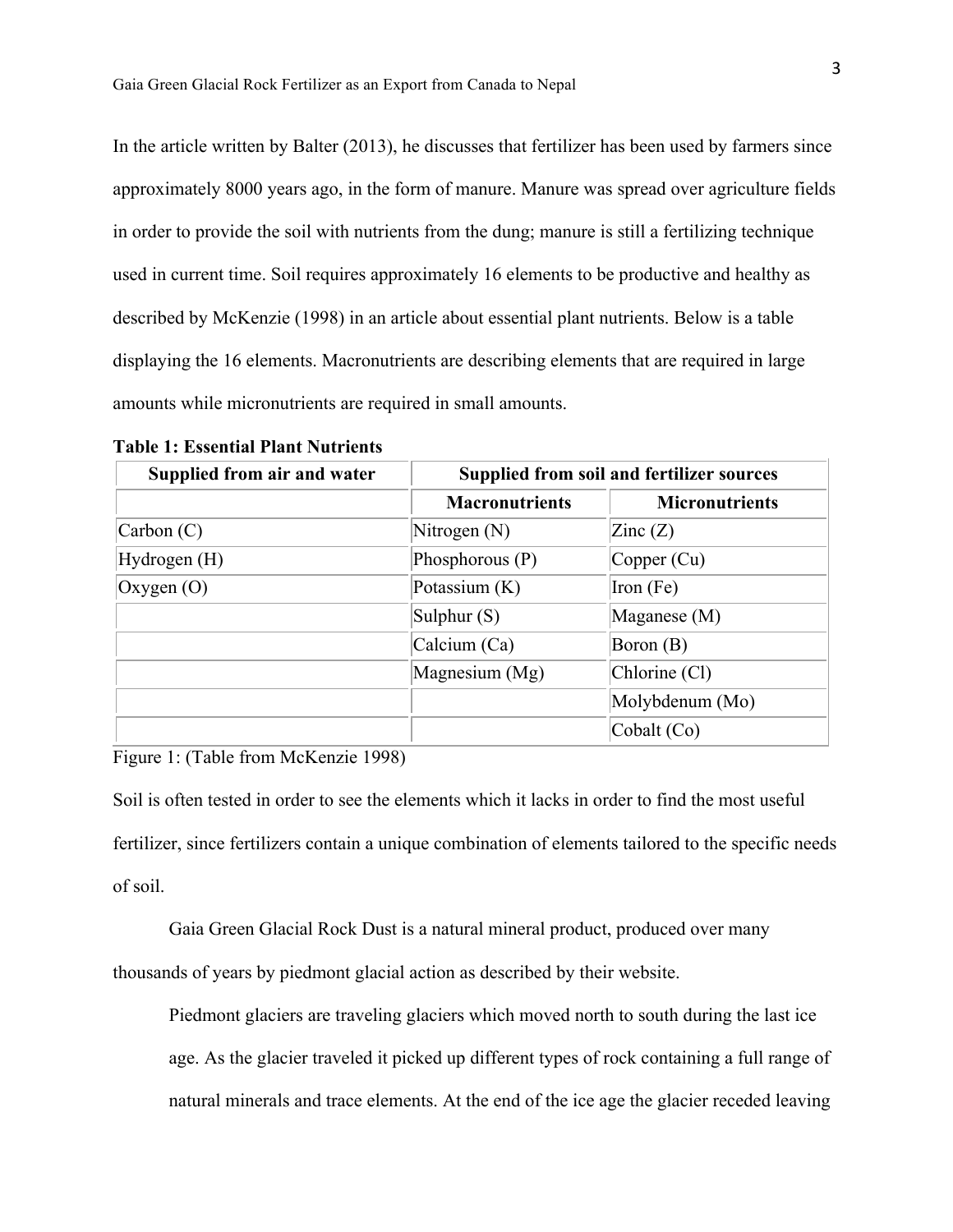behind deposits of "glacial moraine". These deposits are mined, dried, and screened for agricultural and horticultural re-mineralization (Gaia Green Organic, 2015).

All nutrients, with an exception of nitrogen, are derived from naturally occurring rocks and minerals (Straaten, 2006). This means that rock is an excellent source for the replenishment of soil minerals, as it contains almost all of the necessary minerals and is extremely assessable. This particular fertilizer guarantees the presence of calcium, magnesium, cobalt, iron and sodium (Gaia Green Organic, 2015). Replenishing minerals has many benefits for the soil as described by Gaia Green (2015), adding fertilizer aids with: soil structure, moisture holding properties, nutrient availability and bacterial action. When the correct balance is achieved, organic matter is turned into humus and the soil becomes a favourable environment for a host of beneficial molds, fungi, bacteria and earthworms (Gaia Green Organics, 2015). All of those qualities are important as they essentially cut production cost down for the people of Nepal. Increasing the soils ability to retain more water mean that less irrigation is needed, this helps to save money since more reliance can be put on rain water as a source of water intake for crops. Gaia Green Glacial Rock Dust lasts in the soil for an entire season, as it leaches out the nutrients slowly and overtime. This prevents the plant from burning, which occurs sometimes due to intense chemicals interrupting the pants natural rhythm. The product application is extremely simple and requires a shovel or a tool to churn the product into the soil. Gaia Green Organic (2015) states that up to 10 kg (22 Ibs.) per 10m2. (100 sq. ft.) gently dug into the soil surface up to once a year.

Gaia Green Organics is a Canadian company originating in Grand Forks British Columbia. It currently has six distributers: Plant-Prod Quebec, Direct Solutions across Canada,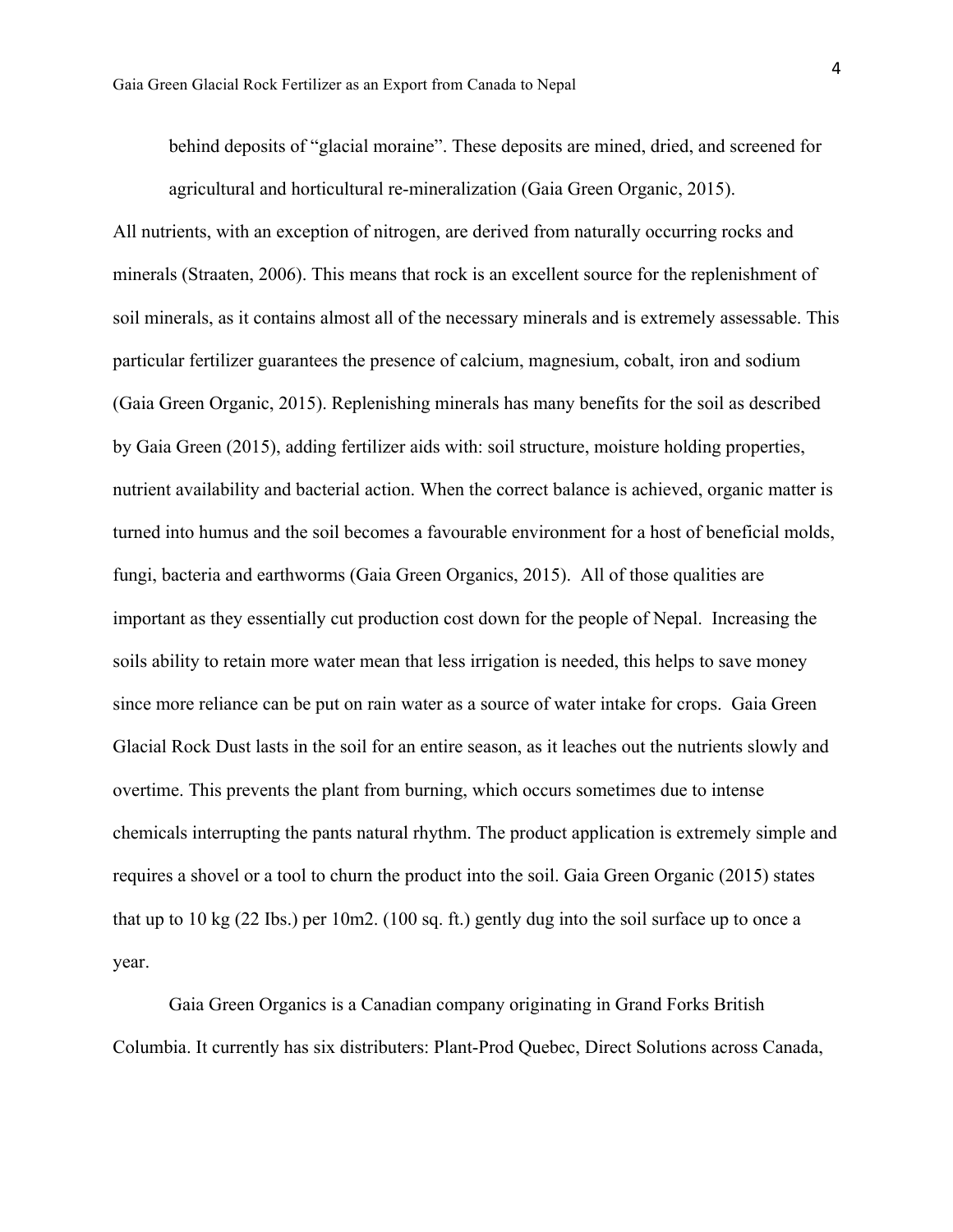Concentrates Inc Pacific North West, Peaceful Valley Farm Supply California and Western United States, Halifax Seed Co. Inc Nova Scotia and Sparetime Supply Northern California.

Piedmont glaciers (the source of Gaia Greens minerals) are glaciers that occur when steep valley glaciers flow onto relatively flat plains where they spread out into fan or bulb shapes (lobes) (The Geography Site, 2006). The image below displays the typical shape of the glacier.



Figure 2: (from National Snow & Ice Data Center, 2015)

Gaia Green Organic takes the glacial rock and breaks it down, and creates their mixture of minerals. The typical process of breaking down rock involves the following, described by How Products are Made

One method of granulation involves putting the solid materials into a rotating drum which has an inclined axis. As the drum rotates, pieces of the solid fertilizer take on small spherical shapes. They are passed through a screen that separates out adequately sized particles. A coating dust is then applied to the particles, keeping each one discrete and inhibiting moisture retention. Finally, the particles are dried completing the granulation process. (How Products are Made, 2006). The following images help to show the process.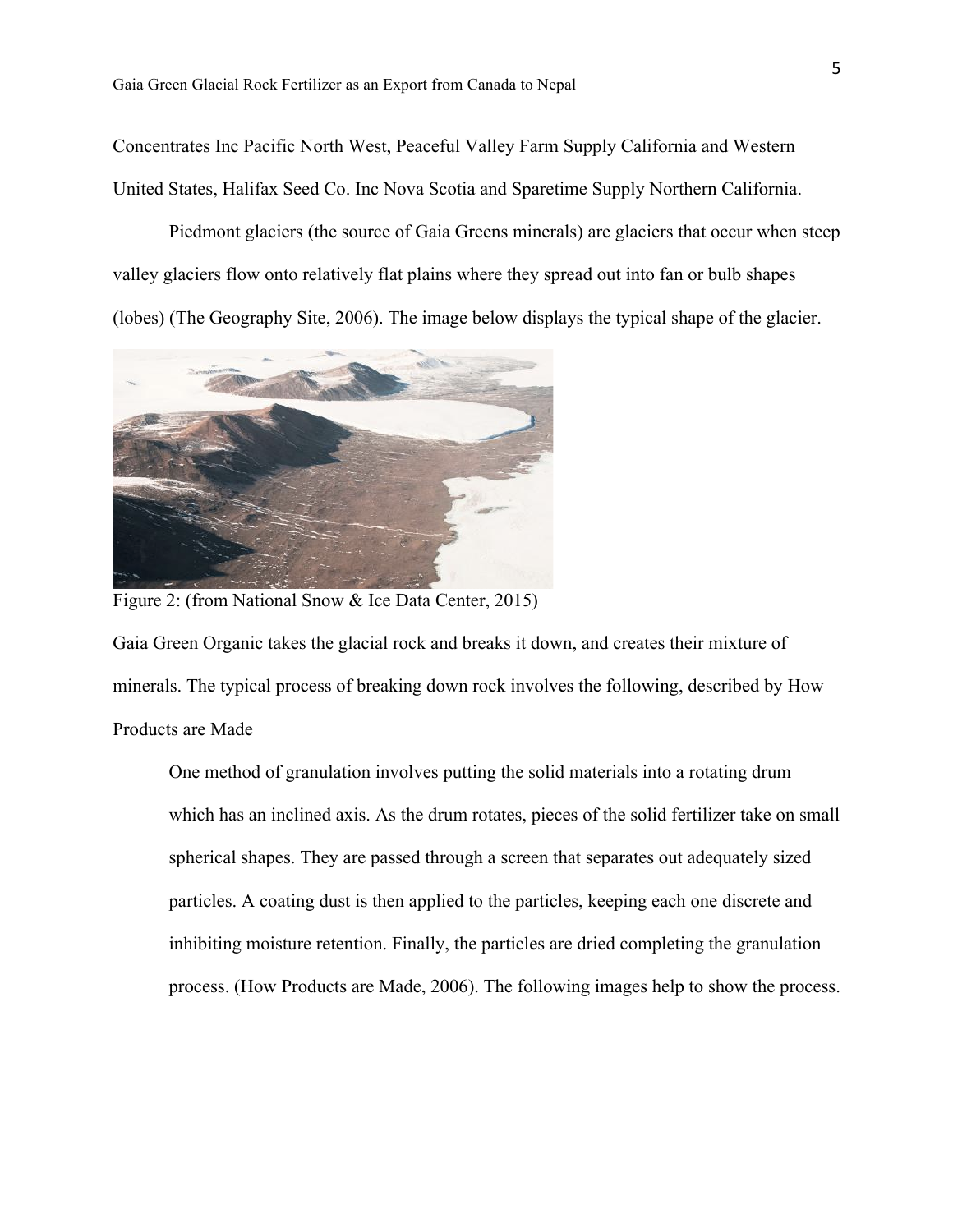

#### Rock Granulating Process

Figure 3: (from How Products are Made, 2006) Figure 4: (from How Products are Made, 2006)

Gaia Green Glacial Rock Dust is an all year production since it is not a crop grown outside and has essentially no factors that would affect its production in the winter. The labour to produce this product would require workers to manage the machinery that break down the glacial rock and workers to package the product. The product poses no threat to human health. Gaia Green is made from natural minerals and does not cause harm to humans, if the product gets in your eye gently rinse with water.

Fertilizer is a well known product and is not considered a niche product. Everyone can benefit from fertilizers whether they are farmers or home owners with house plants or gardens. Fertilizers are in demand all over the world by all types of people, making a large market for the product. The following chart briefly shows how the worlds fertilizer consumption has increased, the consumption is measured in million tons.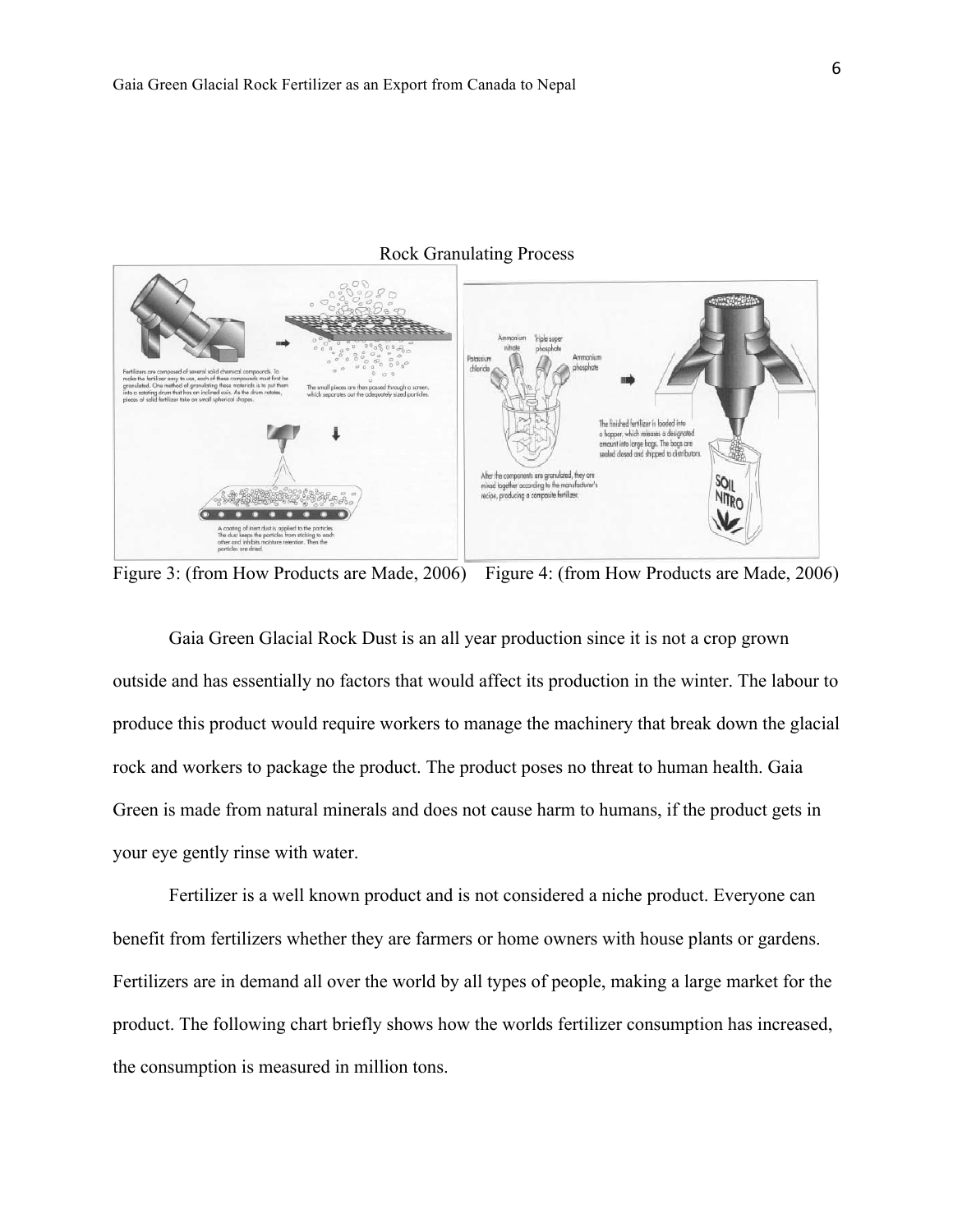| <b>World Fertilizer Consumption</b><br><b>Calendar Year Basis</b> |       |         |         |  |
|-------------------------------------------------------------------|-------|---------|---------|--|
| Mt nutrients                                                      | 2010  | 2011(e) | 2015(f) |  |
| Nitrogen N                                                        | 102.6 | 105.2   | 112.4   |  |
| Phosphorus $P_2O_5$                                               | 39.9  | 41.4    | 44.9    |  |
| Potassium $K2O$                                                   | 27.2  | 28.7    | 326     |  |
| Total                                                             | 169.7 | 175.3   | 189.9   |  |

Source: Heffer, IFA, May 2011

Figure 5: (from Buxbaum, 2015)

Canada would gain many benefits from exporting this product, as it would grow a Canadian company. Gaia Green Organics currently has retailers in Canada and in some locations in the united states, exporting to Nepal would open up a whole new market. In growing the business, more job opportunities would become available for Canadians, not only through the growth of Gaia Green Organics but also through the transportation of the product. Canada would also become a contributor to helping the Nepalese farmers.

The production of a fertilizer from rock is a sustainable manufacturing endeavor for Canada. With rock being such an easily assessable product and having so much of it on earth there essentially would never be a shortage of rock fertilizer. Since there is thousands and thousands of types of rocks, there are many variations of minerals that could be used for fertilizers, meaning that Gaia Green could continue creating more fertilizers to target different soil types. Fertilizer as talked about above, is so highly demanded by the world that there would always be a large market for it. Especially natural organic fertilizers such as Gaia Green Organic because it contains nothing but ground rock and minerals, causing no environmental issues.

There are hundreds of fertilizers in the world to choose from and Nepal could easily choose a different fertilizer than Gaia Green Organic. The four factors that made me choose this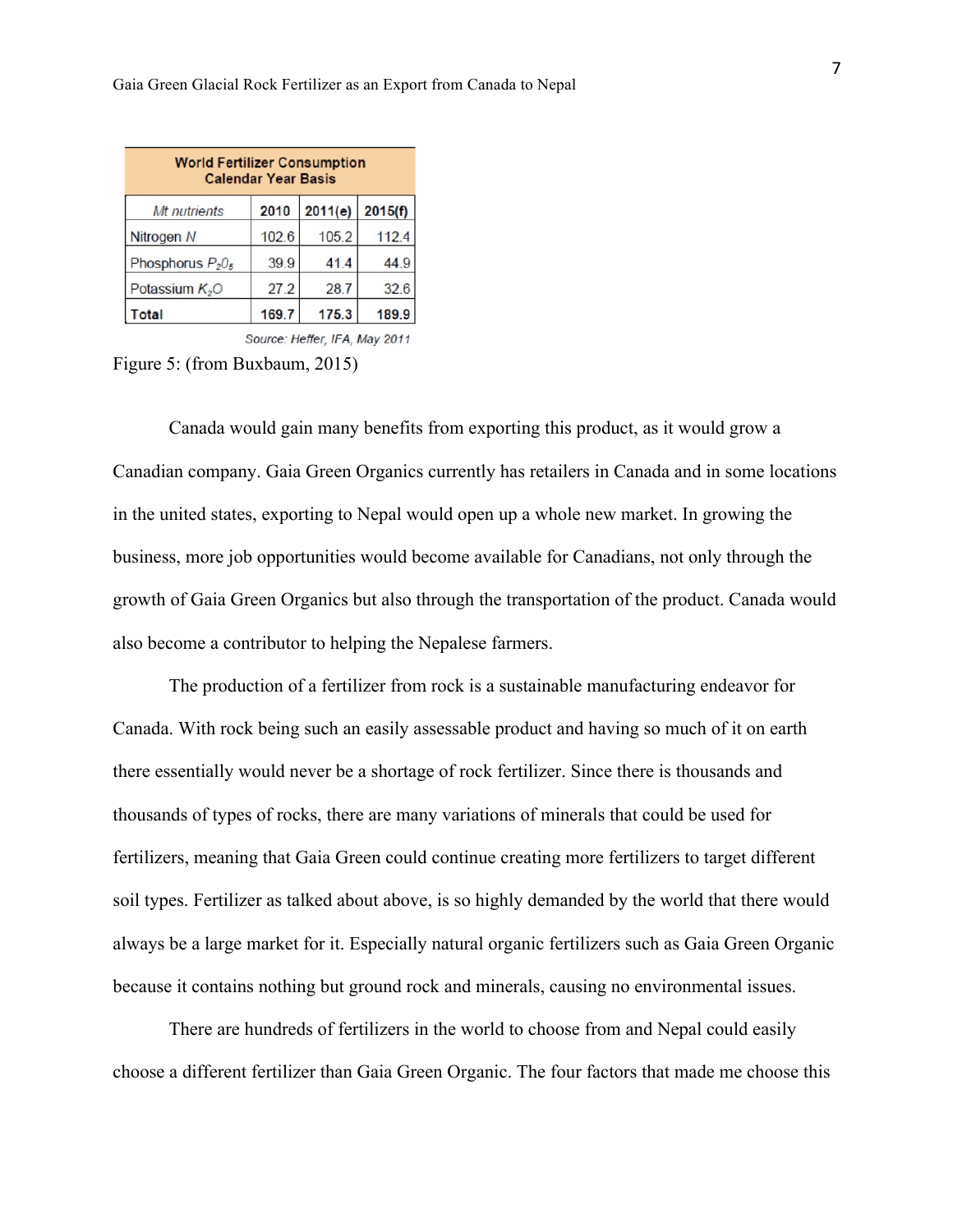particular fertilizer over any other was: 1)it is a Canadian formula and business, 2)it is made solely from ground up rock which means it is easy to produce and easily accessible, 3)it is organic and would not contribute to anymore environmental issues in Nepal since there are no harsh chemical involved and finally, 4)it directly says in the product description it is geared toward the regrowth of topsoil, a major issue in Nepal.

# Part II:

Nepal is located between China and India; it holds approximately 28 million people. It has three different geological regions: mountain, terai and hills, mountain and hills being popular for the production of fruit, vegetables and livestock where as terai produces small grains (Tejendra, 2015). Nepal faces many challenges with food production due to it's environment and high poverty rate. Due to the geography and slope of the land their soil has severally degraded and left poor earth to grow from. The following shows examples of how the severe degradation began. Intensifying rain storms can cause soil erosion and nutrient leaching from terrace edges, while extended drought can cause soil crusting which leads to erosion upon the first heavy rains. (SakNepal 2015). One of the other major factors affecting Nepal's agriculture production is the high poverty level. Tejendra (2015) explains that the majority of farmers in Nepal are 25% below the poverty line, this means that necessities like seeds, fertilizers, feed, tools and equipment are too expensive for the common farmer to afford.

To export Gaia Green Glacial Rock Dust, a company called A1 Freight Forwarding will be used. This freight company will ship the boxes of fertilizer across seas to Nepal. The further distance will be done by vehicle in Nepal. The storage of the product is very simple; no precautions need to be taken as long as the fertilizer does not soak in water. This means that the fertilizer does not require any special refrigeration or storing necessities' during the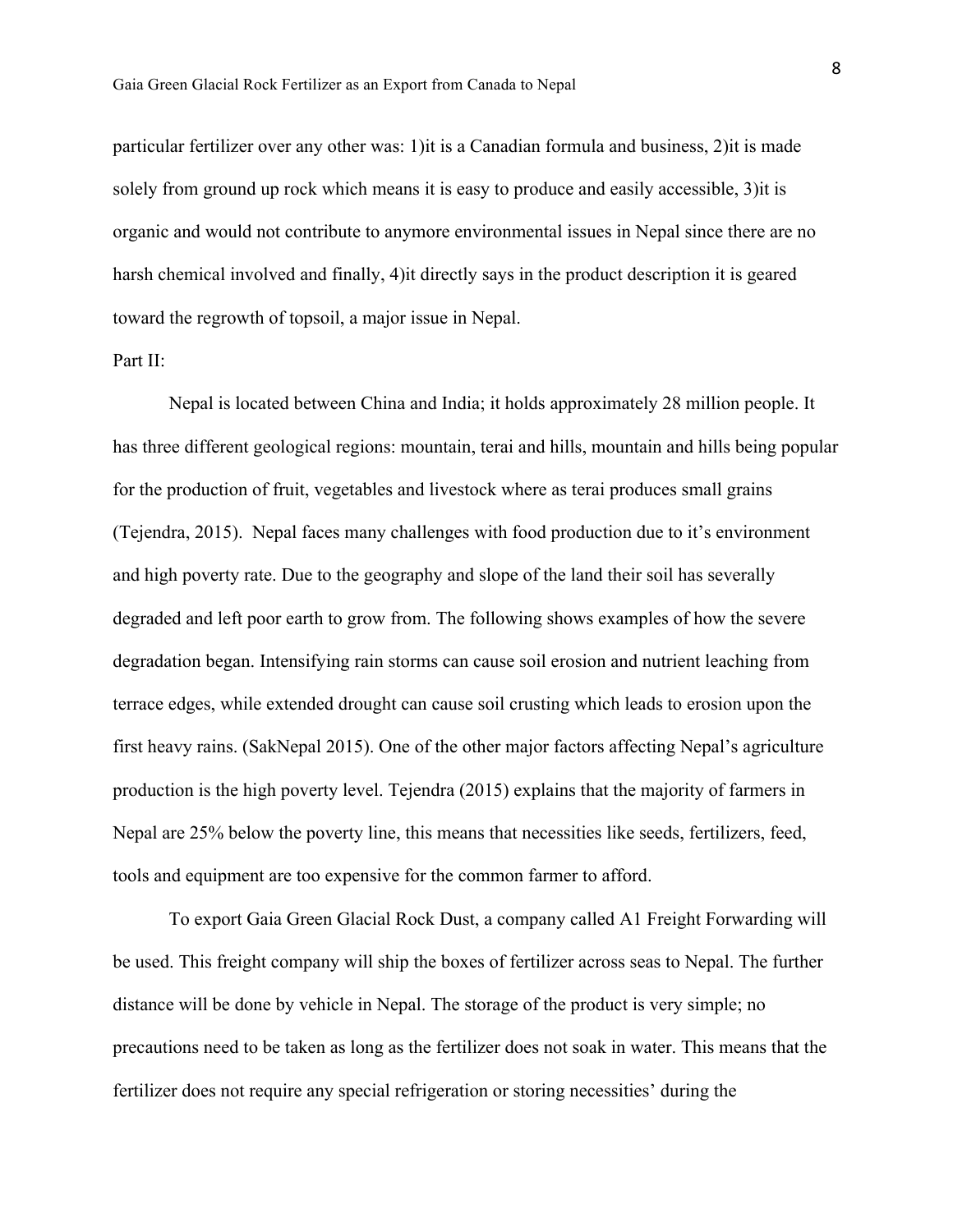transportation. It is also good because Nepalese people do not have to worry about the freshness or the longevity of the product. They also do not need to invest money to house the fertilizer in any way.

The Gaia Green Fertilizer comes in three sizes: 2 kg, 10kg and 22kg. Ranging in price from approximately 10-30 dollars depending on the retailer. The cost of shipment depends on many variables such as weight of material, which depends on how much the Nepalese people demand the product, and the dimensions of the box. The cost of freighting the product can be estimated at around 130 dollars for a 60 Ibs shipment. The fact that transportation is expensive and is an added cost, the price of the product would have to be raised in order to help break even or make a profit from exporting. I find the product to be on the expensive side for the Nepalese people. The average Nepalese family is of a lower class and has a lower paying job. An example of a low income job includes a housekeeper, who earns approximately 100 rupees a day, 100 rupees being equal to 1.15 American dollars (Dave, 2012). If the smallest size of the fertilizer was selling for 15 dollars, that would mean 13 days of work is necessary to pay for it. This is not ideal since the average Nepalese family has 6 kids, it would be difficult for families to spend that significant amount of money on a new product they don't trust or know much about. They would be more likely to continue relying on manure, compost and leaves as a way to fertilize their land.

Nepal is in great need of fertilizer, since they currently do not have the means of creating their own, they import it from other countries. Farmers in Nepal face an acute lack of fertilizers that could aggravate food insecurity (Humanitarian news and analysis, 2010). The lack of fertilizers only makes growing their food there more difficult, adding stress to the food shortage they already have. Humanitarian news and analysis (2010) describes how there has been cutbacks in Nepal, causing Nepalese farmers access to even less fertilizer than in previous years.

9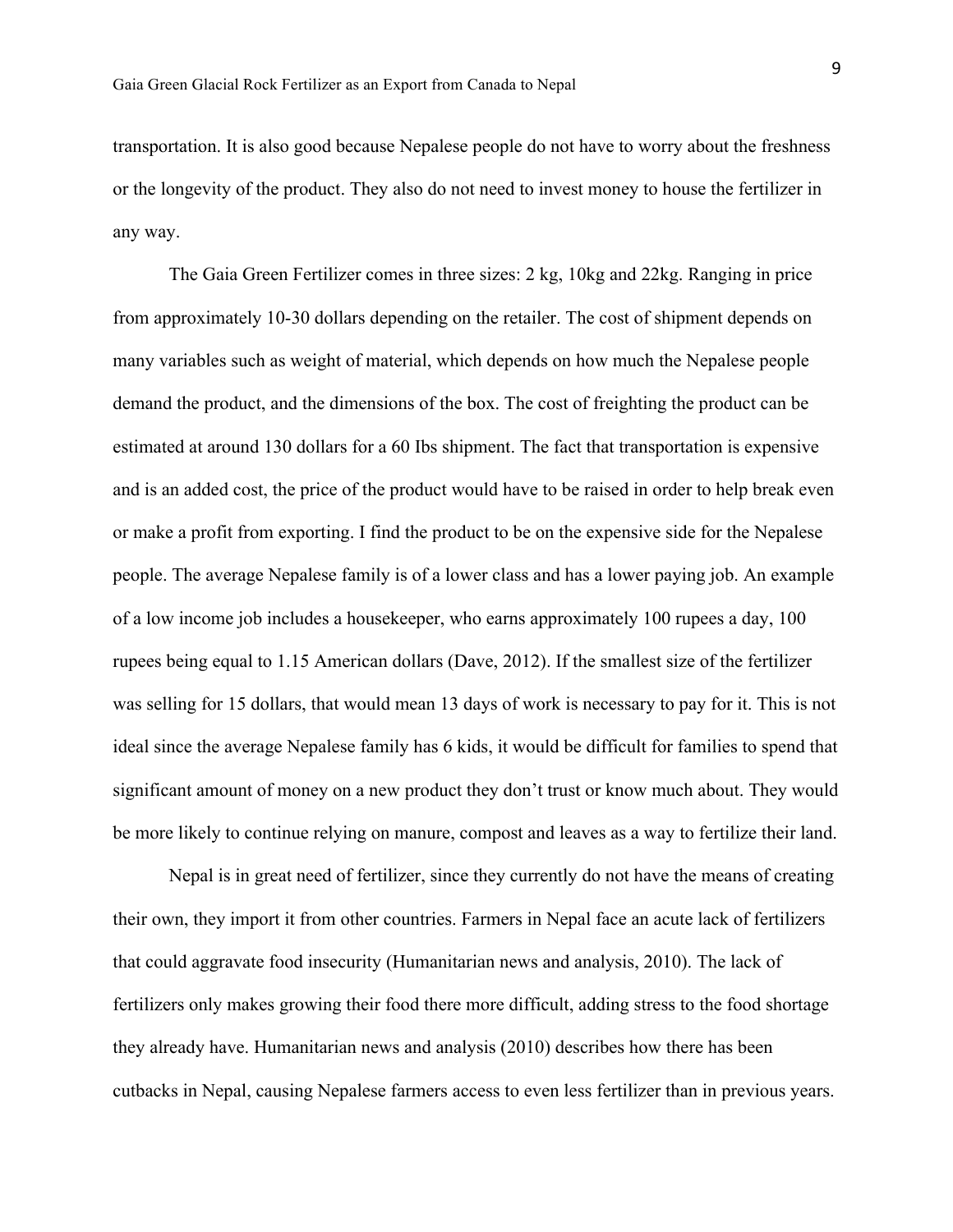Exporting fertilizer to Nepal allows people to access it if they have no other way to, or if this is the cheaper option for them. The option of being able to buy their own fertilizer means they could grow more prosperous crops. The added nutrients should help to yield more; this means there would be more food for family's and animals to eat and hopefully, some crop leftover to sell and make a small profit from.

The product Gaia Green Glacial Rock Dust was chosen specifically to help with the environmental conditions in Nepal. The product advertises that it aids in the reproduction of topsoil. The top layer of soil called the humus is the organic layer of soil, made up mostly of leaf litter and humus (decomposed organic matter) (Enchanted Learning, 2014).



Figure 6: (from Enchanted Learning, 2014)

The minerals in the fertilizer will help to replace the minerals the soil in Nepal greatly lacks. With continual use, the fertilizer will help to replace the nutrients long term. But in the short term it will slowly leach out nutrients to crops to better their growth. Although this is not going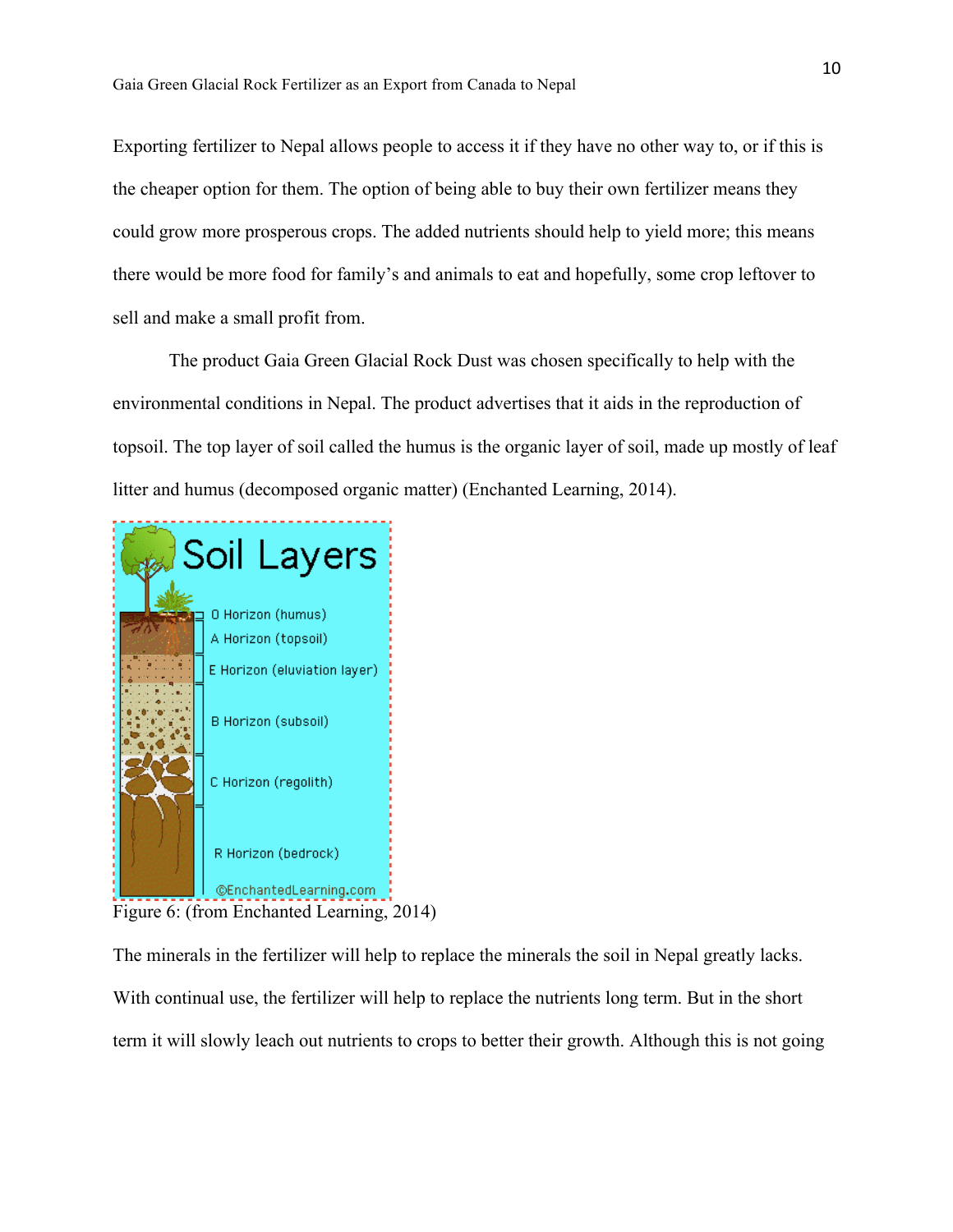to solve Nepal's soil degradation issue, it is a start that will begin to help in a small way. The following paragraph from an article on farming with rocks and minerals describes this.

There are two aspects of agrogeology: the role of parent material on soil development and soil productivity, and the beneficial application of geological materials to enhance the productivity of agricultural crops and contribute to better management of horticultural and forestry systems (see book Rocks for Crops, van Straaten 2002). It must be emphasized that an agrogeological intervention is a small, albeit important resourcebased intervention among many others that contribute to more regenerative and more sustainable land management. These interventions have to be part of an overall strategy to enhance sustainable soil use, enhance sustainable land use, and ultimately, enhance sustainable livelihoods. (Straaten, 2006).

After transporting my product to Nepal I plan to target grocery stores in the main cities Kathmandu, Pokhara, Patan and Biratnagar. An example of a grocery store would be the Bhat Bhateni supermarket found in Khatmandu. I need to first bring my product to the supermarkets because I need Nepalese people to become aware of the fertilizer. When people begin to use it, learn and talk about it, they can order it through the internet or through the grocery store.

Luckily this product should not cause any negative competition for the Nepalese people, since they do not produce fertilizers in Nepal. Commercial fertilizers are imported from other countries as stated earlier in this paper.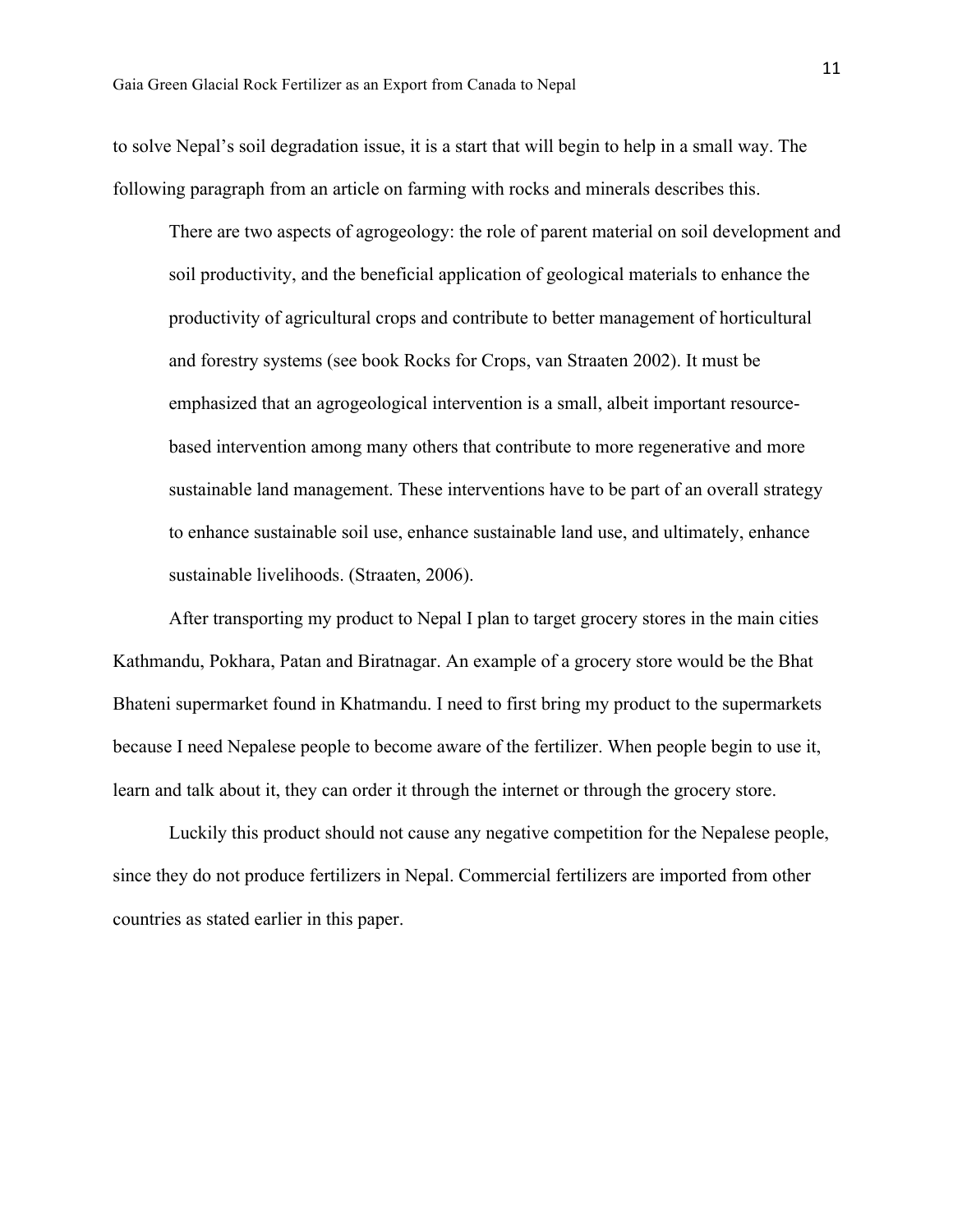## **Resources**

Balter, Michael. (07/17/2013). First Use of Fertilizer in Europe Dates Back 8000 Years, Surprising New Study Shows. *Huffington Post Science Now*. Retrieved from http://www.huffingtonpost.com/2013/07/17/first-use-of-fertilizer\_n\_3604343.html

Buxbaum, Marisa. (2015). Chemical Fertilizers feed the world for the Short Term- but what about the Future. *Inspiration Green.* Retrieved from http://www.inspirationgreen.com/chemical-fertilizers

Dave. (November  $12<sup>th</sup> 2012$ ). How much money does a person from Nepal earn or make a day? SRetrieved from http://www.thelongestwayhome.com/blog/nepal/how-much-money-doesa-person-from-nepal-earn/

Enchanted Learning. (2014). Soil Layers. Retrieved from

http://www.enchantedlearning.com/geology/soil/

How Products are Made. (2006). Fertilizer. Retrieved from http://www.madehow.com/Volume-3/Fertilizer.html

Humanitarian news and analysis. (2010). Nepal: Lack of fertilizer hampers food security. Retrieved from http://www.irinnews.org/report/90539/nepal-lack-of-fertilizer-hampersfood-security